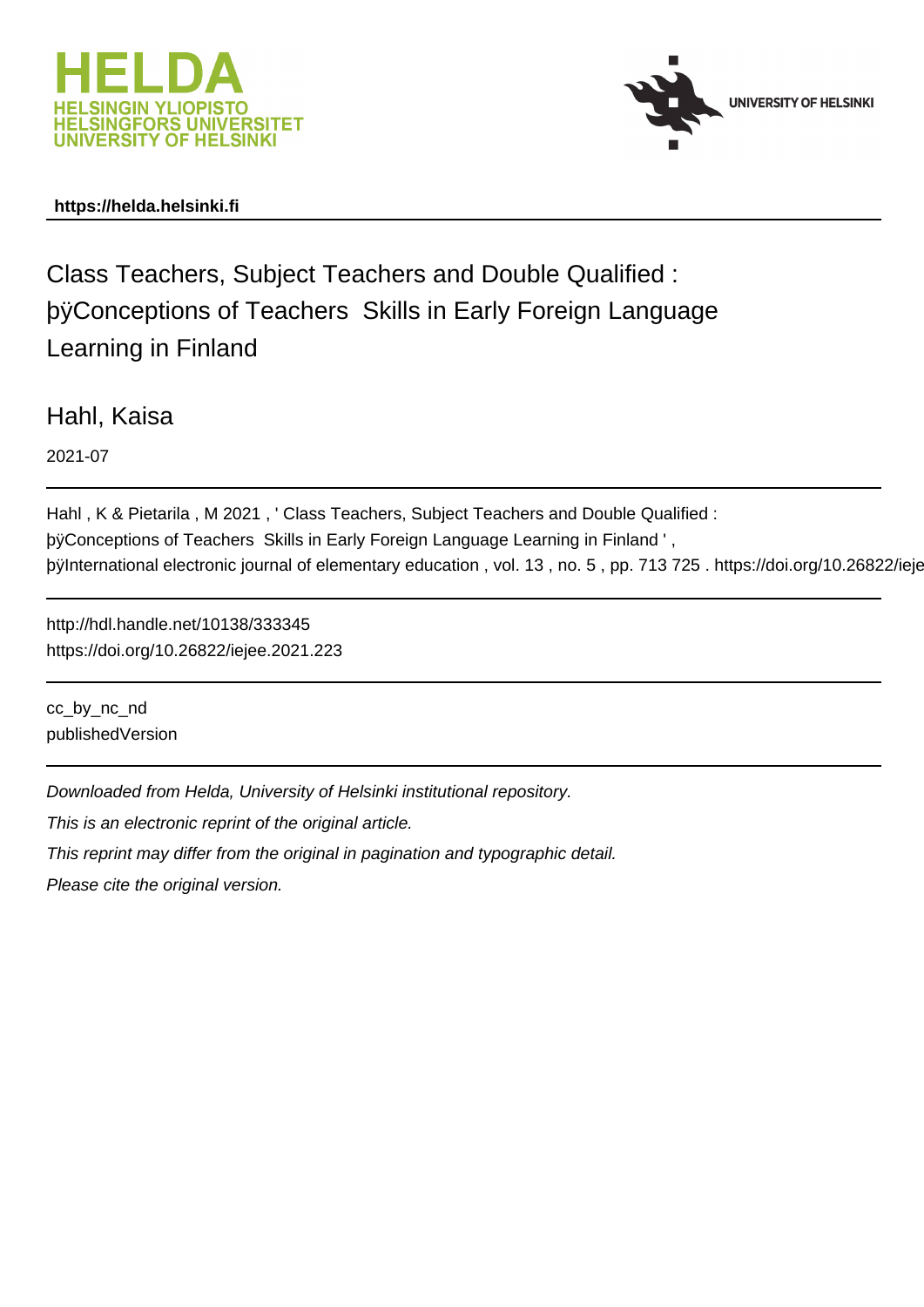

# Class Teachers, Subject Teachers and Double Qualified: Conceptions of Teachers' Skills in Early Foreign Language Learning in Finland

Kaisa Hahl<sup>\*,a</sup>, Maija Pietarila<sup>b</sup>

| Received | : 12 February 2021        |
|----------|---------------------------|
| Revised  | : 18 May 2021             |
| Accepted | $: 21$ June 2021          |
| DOI      | : 10.26822/iejee.2021.223 |
|          |                           |

\*<sup>a</sup>Corresponding Author: Kaisa Hahl, Faculty of Educational Sciences, Department of Education, University of Helsinki, Helsinki, Finland. E-mail: kaisa.hahl@helsinki.fi ORCID: https://orcid.org/0000-0002-8703-4558

bMaija Pietarila E-mail: maija.pietarila@helsinki.fi ORCID: https://orcid.org/0000-0002-0733-8405

# Abstract

The shift to an earlier start in foreign language teaching in Finland took place nationwide in 2020. Both class teachers and subject teachers faced a new situation. They would be teaching children younger than before, or they would be teaching a completely new subject for them. This article examines teachers' conceptions of the skills and competencies, including required language skills, that are important for a teacher in early foreign language teaching. The data for this study were gathered through essays that teachers (n=44, subject teachers, class teachers, and double qualified teachers) turned in as tasks during an in-service teacher training for early teaching of foreign languages. The essays were analyzed with content analysis. The findings show that teachers found it the most essential that early foreign language teachers have enthusiasm for the job and are able to inspire learners. They also considered it important that teachers focus on learners and the learning environment, as well as have skills for early years pedagogy. The teachers did not consider foreign language education or language skills as important as the other skills but yet wished for teachers to be able to communicate in the target language in the class.

# Keywords:

Early Foreign Language Teaching, Class Teachers, Subject Teachers, Finland

# Introduction

There has been a trend to an ever-earlier start to foreign language teaching and learning in Europe since the 1990's (Enever, 2016). The decisions for lowering the starting age have often been made on the assumption that younger learners learn a new language better (e.g., Luz Celaya, 2012). However, currently there is little proof that an earlier start will provide the learner with better language skills than starting later (Muñoz & Singleton, 2011; Pfenninger & Singleton, 2017). The reasons are many. Among the reasons are that



Copyright © www.iejee.com ISSN: 1307-9298

© 2021 Published by KURA Education & Publishing. This is an open access article under the CC BY-NC- ND license. (https://creativecommons.org/ licenses/by/4.0/)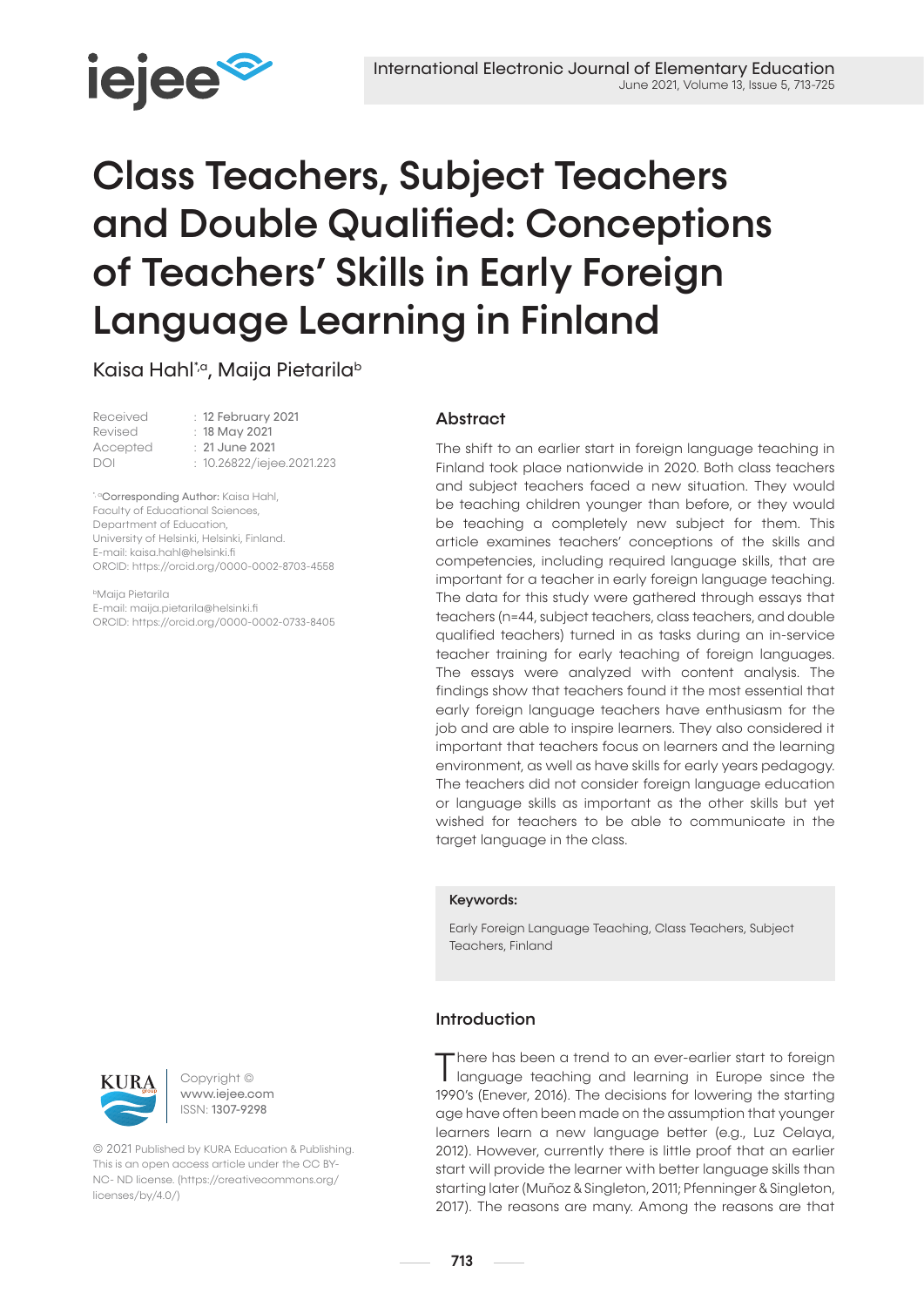

young learners are usually offered a minimal amount of teaching in the foreign language (Enever, 2015), the level of language skills by teachers varies (Unsworth et al., 2015), and teachers' skills to implement ageappropriate pedagogical solutions are sometimes lacking (Nikolov & Mihaljević Djigunović, 2011)).

The shift to an earlier start in foreign language teaching in Finland, the context of this study, took place nationwide in the beginning of 2020 (Inha & Kähärä, 2018). Before the change, both subject teachers (specialized in the language) and class teachers (generalists who teach at the elementary level) were offered in-service teacher training to enhance their competencies in teaching a foreign (or second) language to young children. Both groups of teachers faced a new situation. They would be teaching children younger than before, or they would be teaching a completely new subject for them. This article examines subject teachers' and class teachers' conceptions of the skills and competencies that are necessary for a teacher in early foreign language teaching, including teacher's language skills.

## *Early Teaching of Foreign Languages*

Early foreign language teaching sets partly different requirements for language teachers when compared to teaching foreign languages to older students. When learners are so young that they do not yet read and write, the main input is through listening to the teacher using the language or hearing language from other sources, such as videos or audio files. Many researchers thus encourage teachers to use solely or mostly the target language in order to maximize learners' exposure to it (Enever, 2016; Mezzi, 2012).

One of the reasons why the Finnish government pushed for the early teaching of foreign languages was the understanding that young children learn languages very easily due to the so-called sensitivity period (Finnish Ministry for Education and Culture, 2018). The same reason has also been behind the decision to start earlier in many other countries (Enever, 2015). However, research on the sensitivity period does not explicitly support the claims of success, particularly when the question is about learning foreign languages in a school context instead of learning a second language in a home or daycare setting (e.g., Luz Celaya, 2012; Nikolov, 2009). It is rare that there is more than minimal exposure to a foreign language at school where the language is usually taught for only one or two lesson hours per week (Enever, 2015). Furthermore, prior research shows that sometimes any advantage that earlier starters gain is caught up by older starters ̶ even within a few months (Dolean, 2015; Huhta & Leontjev, 2020; Muñoz & Singleton, 2011; Pfenninger & Singleton, 2017).

However, there are advantages that young children may have over older learners; namely motivation, positive attitude and the willingness to engage in activities (Johnstone, 2009; Nikolov, 2009). These are aspects that can be capitalized on in teaching. In her research, Enever (2015) brings up five elements that are essential for successful early foreign language learning and that warrant particular attention. These are teacher expertise, learners' sustained motivation, continuity of learning, setting realistic aims, and outof-school learning.

Being exposed to a foreign language outside of school is known to have a positive influence on learning the foreign language. However, pinpointing the exact benefits has been difficult to prove with research (Enever, 2015; Pfenninger & Singleton, 2017). Nevertheless, being exposed to the language through various channels and using it also outside the classroom will grant learners precious practice time. Out-of-school learning may take place without learners even realizing it or considering it studying. Thus, a pleasant and stress-free environment may be well suited to language acquisition. A study by de Wolf et al. (2017) even suggests that early foreign language learning is not beneficial without the support of outof-school exposure to the language.

Setting realistic aims for foreign language learning is important so that both teachers, learners and guardians know what (kind of) learning outcomes can be expected. It must be kept in mind that in minimal input instruction (such as 1–2 lesson hours weekly), the expected results must be reasonable and feasible within the limited exposure and learning time (Enever, 2015; Dolean, 2015). Continuity of learning a foreign language should be ensured so that students moving from one school or one school level to the next would be able to continue their language learning path at the right level (Enever, 2015).

Some skills that are not easily measurable or comparable in statistics might be overlooked when learners' progress is tested (Enever, 2015). Such skills are, for example, affective aspects including attitude, motivation and intercultural learning. These are skills that early foreign language teaching seems to affect positively. The provision of teaching a foreign language to young learners also differs from context to context, with different implementations of teaching and different numbers of weekly lessons (de Wolf et al., 2017). Thus, it is difficult to compare students' language attainment between contexts. A Dutch study showed that early starters (age 4) outperformed later starters (age 8–9) with "a marginal advantage" in oral fluency (de Wolf et al., 2017, p. 341). However, in many school contexts, such as in this study, starting the first foreign language is later than at the age of 4.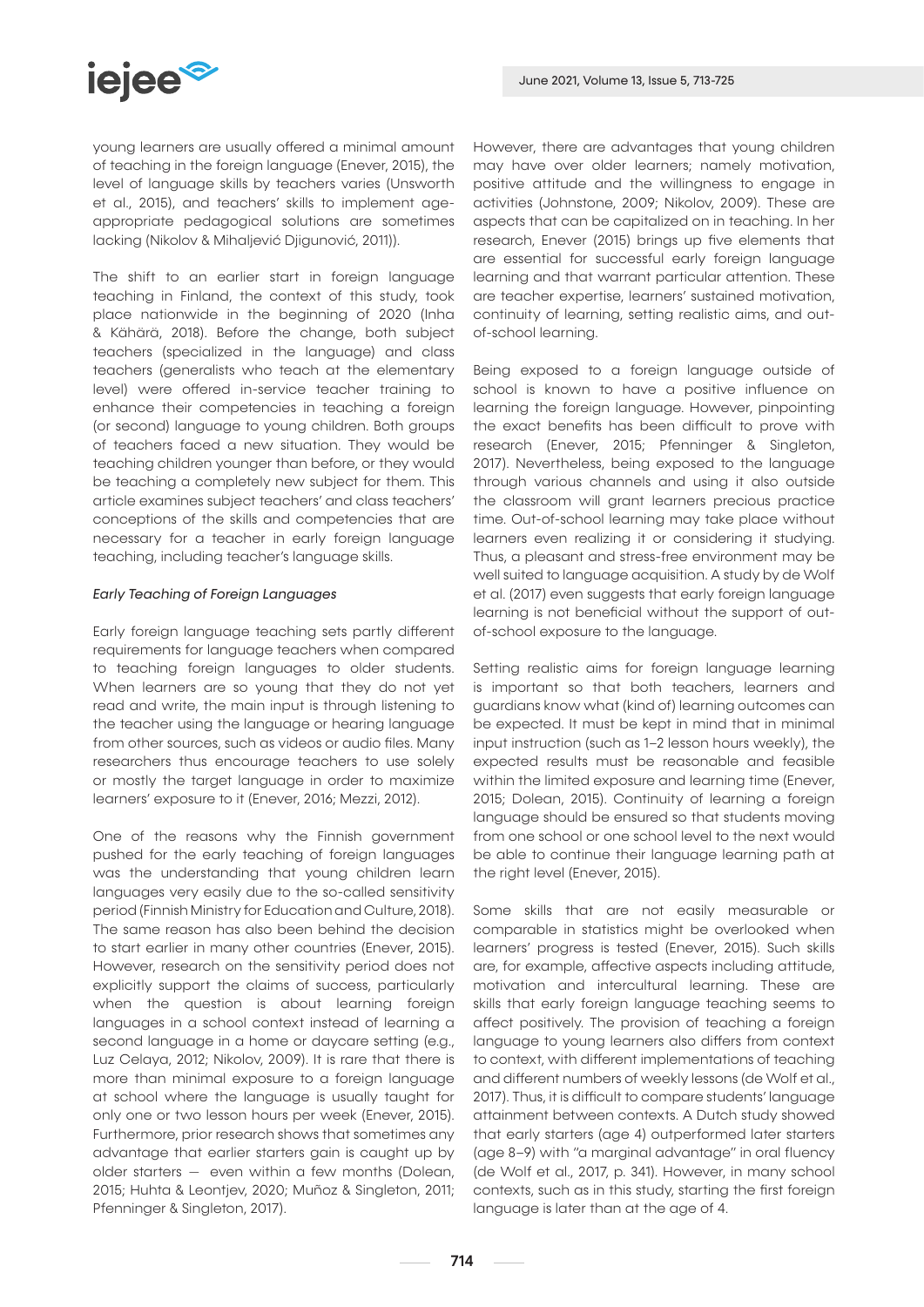The elements that are the most central in terms of this article are teacher expertise and learners' sustained motivation. Teachers often have different educational backgrounds and competencies, and their language skills vary (Unsworth et al., 2015). Teachers do not always receive sufficient professional development before they start teaching a foreign language to young learners (Zhetpisbayeva et al., 2016). Teacher expertise for early foreign language teaching consists of both strong language skills and the ability to use ageappropriate teaching techniques and tasks (Enever, 2015). Teacher expertise can also be considered to include teachers' personal qualities, such as an ability to create rapport with students (Edelenbos et al., 2006). Nguyen (2016) calls this a mother or a caregiver role that teachers adopt to show affection and care to children. Teachers also need an ability to create a pleasant and invigorating classroom atmosphere (Edelenbos et al., 2006). Teachers can inspire learners with their artistic and creative abilities when they use movement, singing and facial expressions, and act out different roles (Nguyen, 2016).

Unsworth et al. (2015) found that young children who had teachers with a high language proficiency (above B2 in CEFR) scored better in vocabulary and grammar tests after two years of learning than those children whose teachers had a lower level of language proficiency (B2 or below). In fluent speech, we retrieve and combine various readymade 'lexical chunks' ̶ language that consists of short phrases including words and structure (Mezzi, 2012). Teachers can teach actual language structures and grammatical constructions to older learners, whereas young learners do not yet possess sufficient cognitive skills to receive such instruction. Teachers need to provide young learners with plenty of opportunities to repeatedly hear and use correct forms of lexical chunks (Mezzi, 2012). That is why students should be exposed to authentic language that results from real acts of communication. Young learners learn the meaning of a new language more holistically by listening, imitating, and repeating (Pinter, 2017). In order to enhance young children's learning, teachers are advised to use their tone of voice, facial expressions, gestures, and movement to encourage the learners to guess the meaning of new words (Mezzi, 2012; Meriläinen & Piispanen, 2019). Teachers who are fluent speakers of the target language will likely speak more target language in the classroom than teachers with a lower level of language skills. Teachers also need to know how to make their speech comprehensible and not too complicated so that it is at the appropriate level for the student group (Graham et al., 2017).

Learners' motivation and engagement are influenced, for example, by the kind of activities that the teacher selects and the nature of learner involvement in the

activities (Edelenbos et al., 2006; Mezzi, 2012). Earlier studies show that young children are initially very motivated and have a positive attitude towards language learning (Enever, 2016). They are easily excited and engage willingly in various activities (Johnstone, 2009; Nikolov, 2009). In the beginning, young children are often introduced to language learning by games, storytelling, role-playing, drama and different sketches (Mezzi, 2012). It is important that the chosen methods are interactive, engaging and encouraging (Enever, 2015; Johnstone, 2009; Luz Celaya, 2012). However, learner motivation declines with age. The reasons are that the early years of using the fun approaches of singing and games are gradually changed to more demanding tasks of studying by reading, writing and memorizing vocabulary (Enever, 2016). Learners' attitudes to songs and games change with age, too, and thus teachers need to adapt to what fun and meaningful activities mean for different age groups.

# *Foreign Language Teaching in Basic Education in Finland*

Teaching of foreign languages starts now in grade 1 (age 7) in Finland. Previously, the starting of the first foreign language was not until grade 3 (age 9) in most schools. This change became effective in January 2020 and from then on, all first graders start the first foreign language at the latest in the spring term of the first school year. The change in the starting age of the first foreign language was historical as it was through an addition of lesson hours without taking any away from other subjects. However, it is only one 45-minute lesson that all students are given in a week unless a municipality gives extra resources for it (e.g., the capital of Finland). One of the goals of lowering the starting age was also that students would be given opportunities to choose languages other than English and that the overall scope of Finnish people's language reserve would widen. However, it seems that those goals may not be realized as English is most often the only language that is offered for first graders. Students may have an opportunity (if schools offer it and if enough students choose it) to start their second foreign language in grade 4 or 5. In grade 6, all students in Finnish-language schools start Swedish, the second national language in Finland, as another "foreign" language. In grade 8, students have their next opportunity to add another foreign language to their repertoire (Finnish National Board of Education, 2016). The statistics show that the number of students learning additional languages has dropped dramatically in the last two decades except for Spanish that has gained popularity as a new foreign language in Finland (Education Statistics Finland, 2020).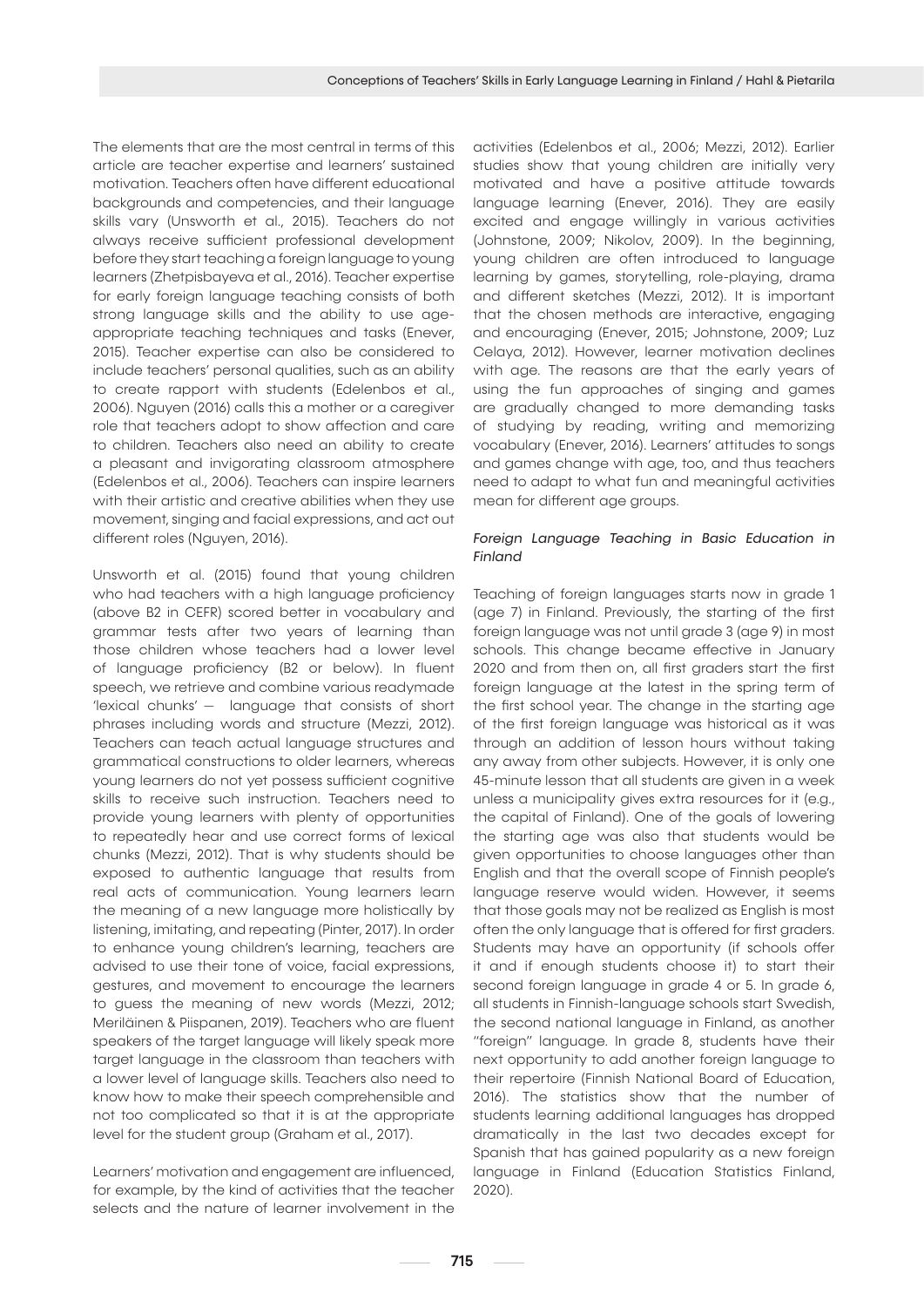# **iejee<sup>s</sup>**

According to the core curriculum (Finnish National Board of Education, 2016), the objective of foreign language teaching in Finland is to strengthen students' multilingual competence that comprises all the different language competence levels of students' home language(s), second, and additional languages. It aims to strengthen students' parallel use of different languages and increase their language awareness and understanding of themselves as multilingual speakers. Language education should support the development of students' cultural identities and increase their appreciation for linguistic and cultural diversity. Teachers are supposed to utilize diverse teaching methods and make room for joy, playfulness and creativity in learning (Finnish National Board of Education, 2016). The additions done to the Finnish core curriculum in relation to early foreign language learning emphasize the use of oral skills in everyday situations and the handling of topics in multifaceted ways (Finnish National Agency for Education, 2020).

The Finnish government started a Government Key Project for Languages in 2017, which focused on increasing and diversifying language teaching by offering resources to municipalities to organize regional experiments for early teaching of foreign languages. The aims of the key project have been simplified to three main focal points: integrating early foreign language learning into Finnish basic education at a much larger scale than before, providing students access to a wider language repertoire, and introducing students to a positive and encouraging attitude and approach to language learning (Inha, 2018a).

In Finland, foreign languages have usually been taught by subject teachers specialized in one to three languages. However, a class teacher, as a generalist teacher and qualified to teach any subject offered in the elementary school (first six grades of basic education), is also qualified to teach a foreign language. They are qualified even if they have no prior knowledge or education in the language subject. Class teachers may have other subjects as minors that they are qualified to teach also at the lower secondary level (the last three grades of basic education). These teachers (with a language as a minor) are referred to in this article as double qualified teachers. When early teaching of foreign languages was introduced through various projects funded by the government (Inha, 2018a; Inha & Kähärä, 2018), different schools opted for different implementations, usually based on teachers' own interest. Sometimes it was a subject teacher, sometimes a class teacher who would teach a foreign language in the early grades, or sometimes lessons would be co-taught by a subject teacher and a class teacher (Hahl, Savijärvi, & Wallinheimo, 2020). In general, all teachers faced a new situation. On the one hand, subject teachers were not used to teaching such young children who were not able to read and write yet. On the other hand, class teachers might not have taught a foreign language ever before. Thus, there was need for further training for all teachers.

So far there is limited research about early teaching of foreign languages in Finland, or about teachers' conceptions of teaching a foreign language to younger students than before. This qualitative study thus aims to fill this gap by examining teachers' conceptions of teacher's skills and competencies, including required language skills, in order to gain an understanding about the following questions:

> 1. What skills and competencies do subject teachers, class teachers and double qualified teachers consider important for a teacher in early foreign language teaching?

> 2. What (kind of) language skills do subject teachers, class teachers and double qualified teachers consider important in early foreign language teaching?

# Data and method

The data for this qualitative study were gathered through essays that teachers turned in as assignments during an in-service teacher training for early teaching of foreign languages. The same in-service teacher training was offered to two groups of teachers, the first in autumn 2019 and the second in spring 2020, lasting about 5–6 months. The implementation of the second training had to be modified due to the worldwide Covid-19 pandemic, but the assignments remained the same. The assignments were completed in between full training days that were carried out as contact teaching (two out of four in the spring term as remote teaching) as well as shorter one-hourlong webinars. Each teacher turned in four separate essays. The participants read selected literature and watched short videos where an invited specialist shared her expertise and research done by scholars in early foreign language learning. The assignments also included questions that the participants answered in essay-type writing. The questions posed to the teachers related to the teachers' conceptions and approaches to supporting student learning and the use of various games and activities; what they considered important in teachers' language skills, and how they felt about their own language skills; what they considered the most essential skills and competencies for teachers to possess in early foreign language teaching; and what they wanted to develop in their own skills.

The participants were in total 44 teachers, of whom 18 were subject teachers (ST), 10 class teachers (CT), and 16 teachers who were double qualified as both class and subject teachers (CST). All of them signed a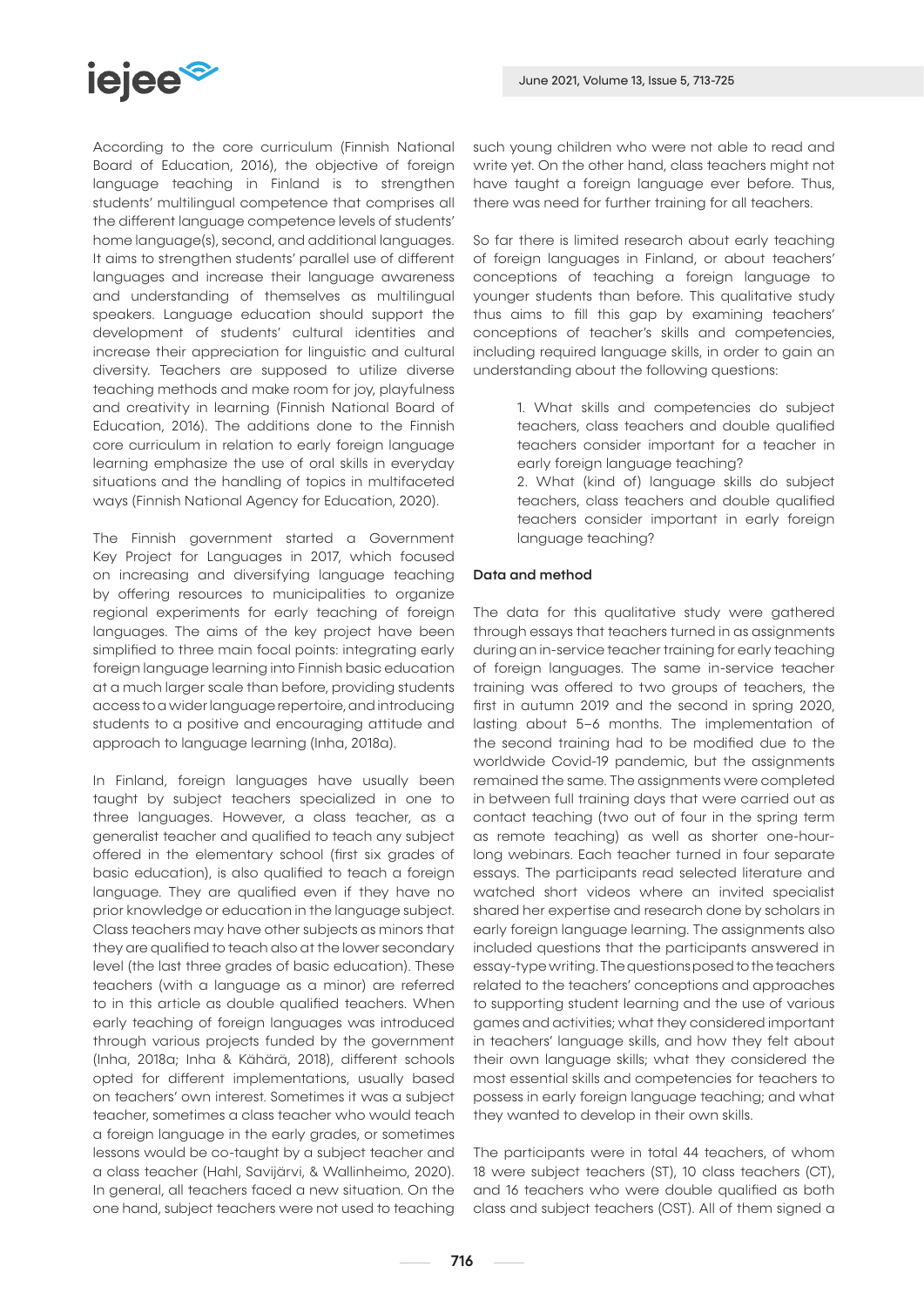written consent to use their assignments for research. The majority of the teachers had already participated in early foreign language teaching, either through a program that their school had had in place for a longer period, or through a project that had been funded by the government since 2017 (Inha, 2018b). The essays were analyzed with thematic analysis (Braun & Clarke, 2006) and coded with the Atlas.ti program. The analysis was carried out as an iterative process where the data were read through multiple times while looking for repetitive content that was labelled with themes. The similar themes and content were then grouped into larger categories. We present the findings in the next section as the final categories that we formed based on the themes raised from the data.

# Findings

The findings of this study are presented here according to the research questions. First, we present the skills and competencies that the in-service teacher training participants considered important for a teacher to possess in early foreign language teaching, before moving on to the question about language skills.

# *Important Skills and Competencies for a Teacher in Early Foreign Language Teaching*

The teachers of the in-service teacher training brought up many different professional skills and personal qualities that are important for a teacher to have when teaching a foreign language to young children. These skills and competencies are presented and discussed in the following, starting from those that were considered the most important by the teachers. We have divided the skills and competencies into the following categories:

- Enthusiasm and ability to inspire
- Focus on children and the learning environment
- Skills for early years pedagogy
- Skills for foreign language education
- Willingness to develop one's skills
- Ability to throw oneself in the job
- Using one's strengths

# *Enthusiasm and ability to inspire*

The participants were overwhelmingly in agreement about the most important skills and competencies that a teacher should possess for early foreign language teaching. We have named the first of these categories as Enthusiasm and ability to inspire, and almost all teachers mentioned these competencies (100% of ST, 94% of CST, 100% of CT). The participants emphasized it as the most essential that the teacher is enthusiastic and willing to teach a foreign language to young

students. Simultaneously, the teacher should be able to inspire and motivate students to language learning through awakening a curiosity and excitement for learning a new language.

> *I think the most important skill, or an area of emphasis, is teachers' own inspiration and will to teach the early language. I feel that teachers' most important task is to motivate students and create a safe learning environment.1 (Double qualified teacher 28)*

These aspects were most often mentioned at the same time. Teachers' inspiration was seen contagious and necessary for promoting and maintaining students' motivation and interest at the same time. However, as the teacher below mentions, a teacher's own inspiration is not something stable, but it may need to be nurtured and reignited at certain intervals.

> *I think it would be ideal for each teacher that their own attitude to the taught subject and subject area would be as positive as possible. It can be assumed that a subject teacher, who has chosen to study a particular subject, possesses motivation and knowhow to acquire and teach it. Motivation and inspiration are not stable states, however, and sometimes they might disappear and to find them again and strengthen them needs self-orientation and one's own development. (Subject teacher 29)*

The teacher in the above quote also addresses the difference in the situation for subject teachers and class teachers. A subject teacher is an expert in the particular subject, but a class teacher has maybe never taught the subject before.

#### *Focus on children and the learning environment*

The second category combines several aspects of teachers' skills and competencies that are related to learners and the learning environment. The teachers mentioned that teaching must start from the young students and the teacher must be able to create a safe learning environment that also feeds students' courage as language users. Teachers need to know their students and their world and include children's ideas and their points of interest into teaching. All the subject teachers, double qualified teachers and class teachers mentioned at least some of these aspects as essential to teacher's skills and competencies.

> *I think the most important thing in early foreign language teaching is to get students inspired about foreign languages and cultures and arouse their own curiosity and motivation towards languages. For this to succeed, the teacher must be able to create a safe environment for understanding and speaking the language so that it does not cause fear for the future. Here the teacher has a big role so that s/he can provide the students with experiences of success even just from the courage of trying before they have necessarily even learned it yet. (Double qualified teacher 42)*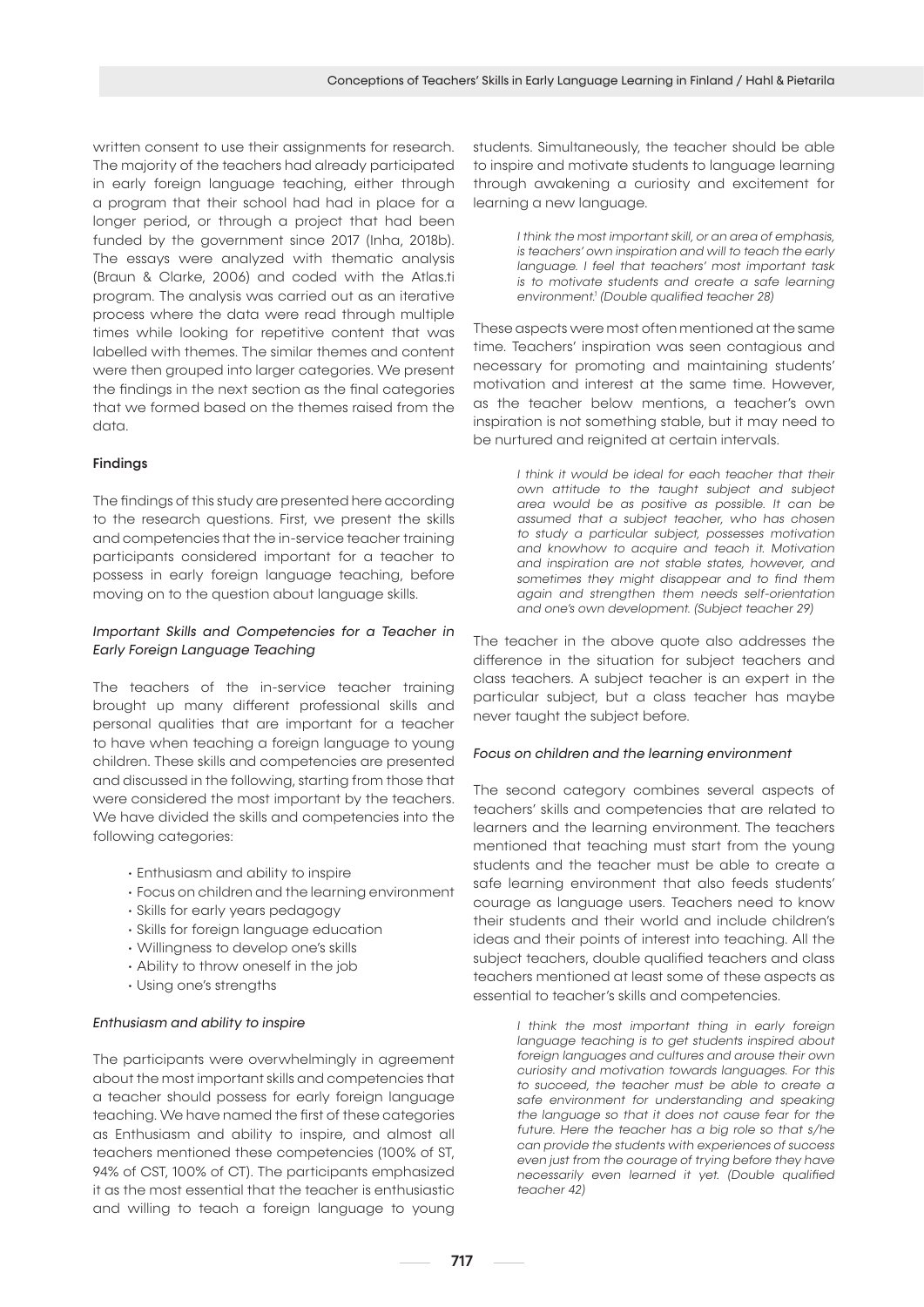

Group management skills are important in creating a safe and peaceful learning environment. These skills enable teachers to set limits and maintain order as well as carry out transitions in between tasks. A peaceful learning environment provides students with an opportunity to concentrate on the given tasks. Subject teachers have most often taught older children who are already used to being in school and who know the rules for behavior. On the contrary, class teachers teaching in grades 1 and 2 have the responsibility and experience of teaching young children the basic skills of being in school. This is perhaps the reason why class teachers were the ones to emphasize group management skills. As the teacher below expresses, classroom management skills are all the more important when group sizes are big and students diverse in their development levels.

> *Classroom management and organization skills are extremely essential with large student groups and different students (of very different levels). (Class teacher 06)*

Subject teachers also brought up teachers' ability to be flexible according to the specific group of children. This competency was only seldom mentioned by class teachers or double qualified teachers. Flexibility was associated with teachers' ability to read different situations and, when necessary, adjust plans and activities on the go according to the needs of the learners.

A safe learning environment is also important so that students feel comfortable and encouraged to try speaking the new language without being afraid of making mistakes. Encouraging students to become confident language users was considered important by especially the double qualified teachers and subject teachers while half of the class teachers mentioned this. The encouragement to language use included urging students to become active in using and functioning in the foreign language from the start as well as offering them experiences that enabled the use of the language.

> *A good teacher encourages students and urges them to use even their small language skills bravely. In addition, the teacher helps to notice strengths and makes the learning objectives and their attainment explicit. This means, too, that self and peer assessment are practiced regularly with students. (Double qualified teacher 02)*

A safe learning environment should also support students' sense of capacity to function in the foreign language. It was considered important that teachers both acknowledge students' strengths and provide them with plenty of opportunities for feelings of success.

# *Skills for early years pedagogy*

All the class teachers and double qualified teachers (100%) specified that it was important for early foreign language teachers to possess skills for early years pedagogy and be able to select age-appropriate and varied tasks. Almost all of the subject teachers (89%) mentioned these skills as well. Being familiar with early years pedagogy includes possessing knowledge about young children's developmental stages and how they learn.

> *All teachers, despite their educational background, must know age-appropriate pedagogy. Understanding age-appropriate matters is important. Teachers' own understanding and will to make teaching of high quality, plan diverse and motivating lessons and obtain necessary knowledge and skills are essential. (Subject teacher 36)*

Teachers also mentioned practical solutions such as short and clear instructions and scheduling and alternating more peaceful and more active tasks in lessons. They talked about creating routines and selecting content with "less is more" understanding.

> *Right now I believe that my prejudice about class teachers was wrong. It might have been a better option to choose 'less is more' thinking in an English lesson and group management by a class teacher than subject teachers jumping into the deep end for the first time who had no previous experience of action-based tasks and young children's energy. (Subject teacher 07)*

Some teachers also admitted (as above) that, before the training, they had been biased against teachers with a different educational background. Thus, the training had also helped teachers to become more open and receptive to other teachers' skills and talent. Although subject teachers often have a stronger command of the foreign language, some yet lack skills and experience of dealing with very young children and selecting suitable teaching activities and tasks.

# *Skills in foreign language education*

It was notable that the number of teachers (50% of ST, 50% of CST, 20% of CT) who considered skills specifically in foreign language education important in early foreign language teaching was much lower than in the earlier categories. However, some teachers, as the one in the quote below, emphasized that it is essential that language teachers also have knowledge of how to best teach foreign languages to young children.

> *I think it is very important in early foreign language teaching that the teacher masters both foreign language and early years pedagogies. […] The teacher should be able to speak fluently so that children get proper exposure to the language and have knowledge of foreign language pedagogy so that s/he can plan teaching as an efficient and*

718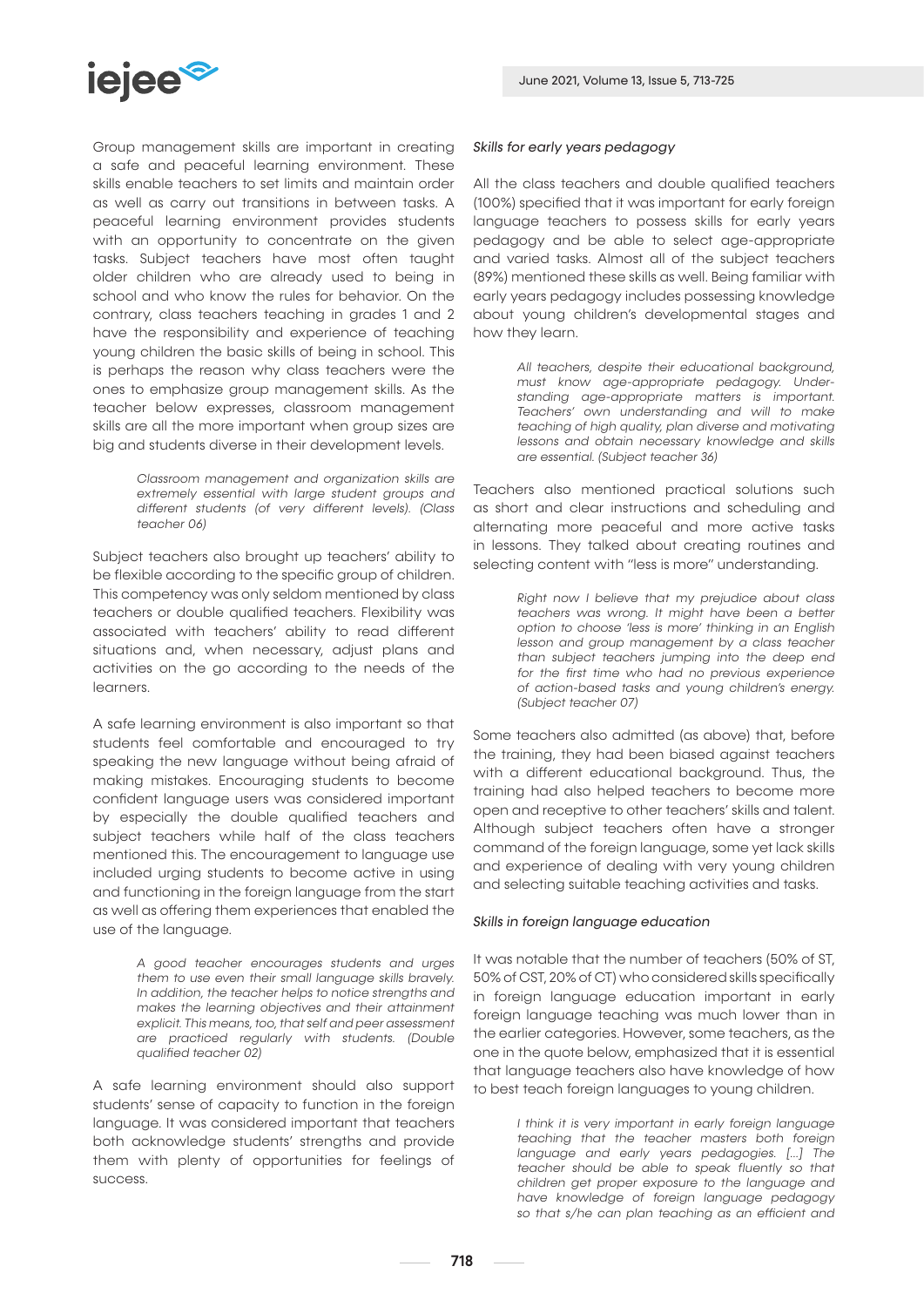*beneficial entity. However, it is also important that the teacher can take into account her/his learners' age and developmental stage. (Subject teacher 35)*

This teacher highlighted the importance of knowledge in both foreign language education and early years pedagogy, but also strong language skills. It was also recommended by many of the teachers that initial class teacher education would have studies in foreign language education (which may be optional but are not compulsory at the moment).

## *Willingness to develop one's skills*

Almost three quarters of the subject teachers (72%) mentioned that it was important that a teacher is willing to develop her/his skills and is open to new ideas. Meanwhile, a little over a third of double qualified teachers (37%) and class teachers (40%) mentioned this aspect as important. This aspect included teachers' will to develop their teacherhood and/or language skills, for example, through in-service teacher training. The will to develop oneself consisted also of being open, possessing a preparedness to challenge used practices and to try something new..

> *It is worth for a teacher to aim to develop continuously through peer support and self-studying. Peer support, support by conversation, and interaction based on brainstorming can be found in social media groups in addition to one's own colleagues. There is plenty of in-service training available, too, and it is worth it to challenge oneself to step outside of one's comfort zone. That is when new opportunities open up to widen one's own image of being a teacher and a perspective to one's own teacherhood. (Subject teacher 29)*

As the teacher in the above quote mentions, development can be gained through formal inservice teacher education, but also more informally from colleagues in one's own school or online, through discussions, sharing of ideas and material, and peer support. Some teachers also called for more coteaching or joint planning sessions between teachers. They mentioned that if there were more collaboration between teachers in the schools, each type of teacher could share their expertise and educate the others.

Some teachers also mentioned the necessity to have inspiration for teaching a foreign language to young learners in order to be willing to develop – especially if early foreign language teaching is new for them.

> *I [think] that students can certainly see it if a teacher is not excited about teaching the language. I think schools should pay attention to this. If a class teacher says that s/he is not willing to teach a foreign language, it would be important to listen to the teacher and, in particular, to the reasons why the teacher does not want to teach and take it seriously… Students can sense it quickly if a teacher is not interested in teaching the language. I would*

*be personally more worried of a situation where a teacher is forced to teach a foreign language than, for example, if the teacher's pronunciation is lacking. A motivated teacher is willing to learn new things and find ways to go around her/his shortcomings. (Subject teacher 18)*

The above quote brings up an issue that worried some teachers: sometimes a (class) teacher is made to teach a foreign language without having competence for it or without having a desire to teach it. It was considered essential that teachers could choose themselves whether they wanted to teach a foreign language in the early grades or not. This is, after all, a new subject for many teachers. It was felt that if teachers are motivated to take on a new challenge, they will also be motivated to develop themselves to do the job well.

### *Ability to throw oneself in the job*

Half of the subject teachers (50%), and more than a third of double qualified teachers (44%) and class teachers (40%) mentioned teacher's ability to throw themselves in bravely in early foreign language teaching. This category includes an ability and courage to throw oneself in plays, games and action, and act silly and have fun without being constrained by the fear of acting foolish. It is a way to meet students at their age level.

> *Early foreign language teaching is by nature functional and consists of a lot of plays and songs, which requires a whole-hearted attitude to throw oneself into teaching and often functioning outside of one's own comfort zone. A good teacher gives their students an important model that one does not need to be flawless, and you can view yourself with kind humor. (Double qualified teacher 40)*

One of the class teachers wrote that being able to throw oneself in bravely can also help if a teacher does not possess strong language skills.

> *When tutoring other teachers, I have noticed that several teachers are ready to throw themselves in the job and many have a great amount of courage although their language skills are not at the level of an English teacher. I think being a good teacher includes in fact one's ability to throw oneself in and even if things do not always go perfectly right, you can still speak English. (Class teacher 09)*

Starting early foreign language teaching has also influenced some subject teachers' other language teaching in a positive way. Some mentioned how they have now more courage to try out new things with older learners as well.

> *I enjoy early foreign language teaching and its planning. With small children, you must be genuinely engaged and present in the lesson. Your every cell is engaged in the early teaching. Furthermore,*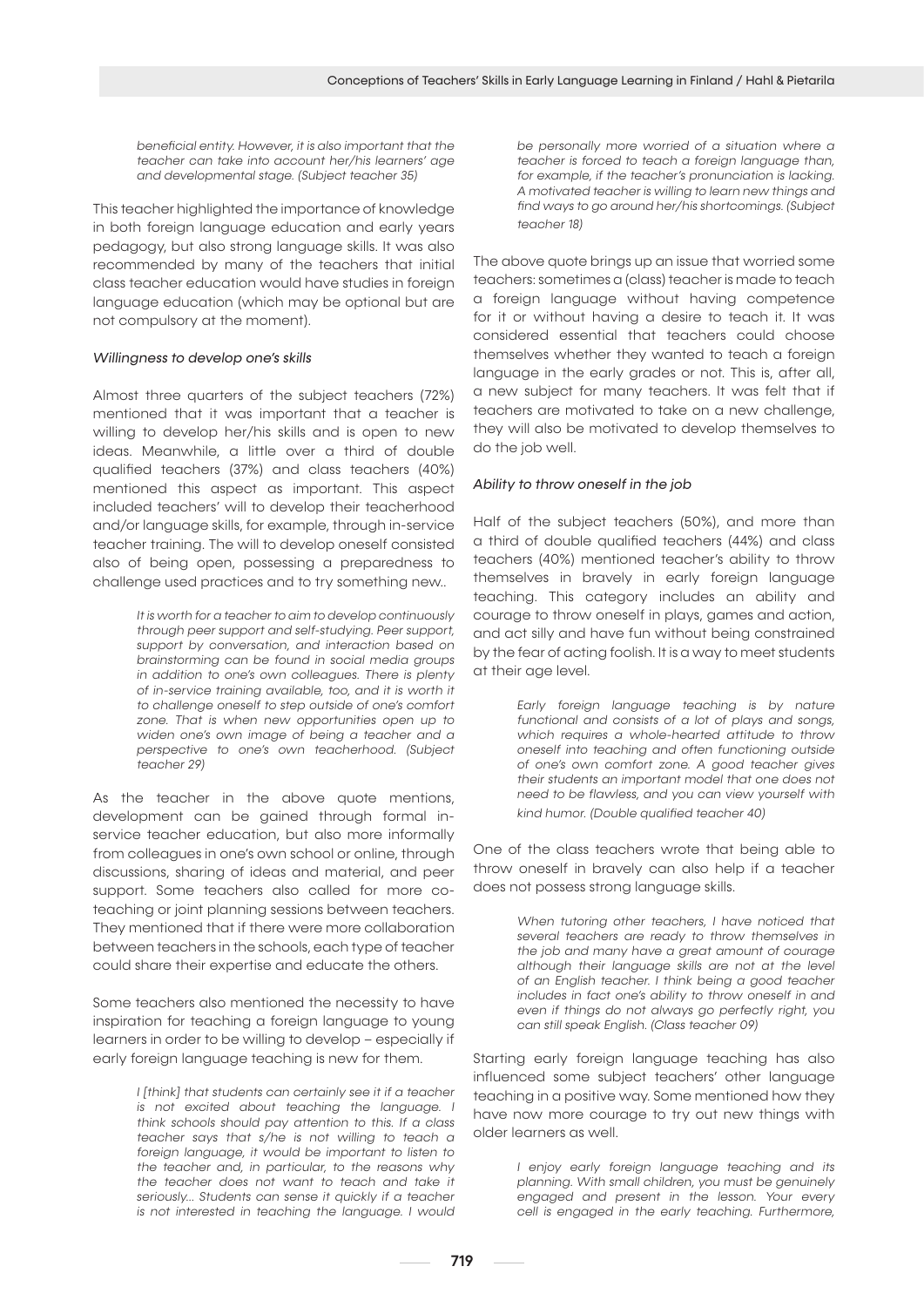

*teaching a foreign language to small children has enriched my teaching, because I am much braver to include action-based tasks in every lesson, even with older students. (Subject teacher 04)*

Starting to use action-based tasks in language learning might be a substantial change from normal practices for subject teachers. Teaching foreign languages in Finland is often book-based with limited communicative activities (Harjanne et al., 2017).

## *Using one's strengths*

The last of the categories and another quality considered important by half of the subject teachers (50%) and about a third of double qualified teachers (37%), but rarely mentioned by class teachers (20%), was teacher's own strengths. Using one's strengths was associated with the understanding that it depends on each teacher on what makes her/him a good teacher for early foreign language teaching.

> *Nowadays a teacher is met repeatedly with external requirements and may, under continuous pressures for development and change, doubt the adequacy of their own skills. It is important to remember that there is not only one "right" way to teach but each teacher works with their own personality and brings in their own strengths and experiences. I am sure that every teacher aims to be a good teacher in their own way. (Subject teacher 38)*

As the teacher above writes, there are many right ways to implement good teaching. It was considered important for teachers to use their own personality in teaching and reflect on the strengths they have that can be harnessed in teaching.

# *Language Skills for a Teacher in Early Foreign Language Teaching*

The participants were asked specifically to consider what kind of language skills are necessary for a teacher to possess in order to teach a foreign language to young children. We have divided the different skill areas raised from the teachers' essays into the following categories:

- Communication in target language
- Courage to speak and trust in one's language skills
- Basic grammar and pronunciation
- Correctness and development of language skills

#### *Communication in target language*

The majority of the teachers (83% of ST, 88% of CST and 90% of CT) felt that communication in general in the target language and communicativeness were the most important when considering teacher's language skills for early foreign language teaching. The participants felt that if teachers are too focused on error-free language, it hinders the naturalness of the language and even scares teachers away from communicating in the target language.

> *Of course, teacher's language skills matter, but native speakers do not either always speak the language perfectly or know how to pronounce all the words correctly. So, communicativeness goes before grammatical correctness. Of course, teachers should aim at good and right language, but it must not be a hindrance or cause fear of teaching a foreign language. Each one of us can learn new things and no one is so perfect in their language skills that they don't make any mistakes. Children might in fact feel braver and safer to also make mistakes, if the teacher dares to be fallible and sometimes makes mistakes. (Double qualified teacher 08)*

Some of the teachers, as the one above, also mentioned that the teacher can set a right example to the students if they use the target language despite some weaknesses in their language skills. They can show to the students that one does not need to be a "perfect" speaker to use the new language (as we all make mistakes even in our first language) and that it is natural and acceptable to make mistakes or to not always find the right word. However, the teachers considered it important that a language teacher would use as much of target language as possible.

#### *Courage to speak and trust in own language skills*

Many of the teachers mentioned that it is important to trust in one's own language skills in order to have the courage to speak the language in the class. Two thirds of the double qualified teachers and half of the subject teachers mentioned this as essential. Only three class teachers (30%) mentioned this aspect.

> *As a language teacher I find all language competence utmost important, and I think in a language class the teachers should use the target language as much as possible. I have often encouraged my colleagues to speak the foreign language. (Subject teacher 35)*

Some of the teachers brought up the fact that in some schools, a teacher who has not previously taught the language and does not speak the language well, would yet be made to teach it. These teachers were encouraged to start learning and speaking the language alongside with the students.

> *I think a teacher can throw herself into the role of a student and learn pronunciation together with the children. For example, a puppet, who speaks in the voice of the recording, could be in the role of the teacher. I still hope, however, that every language teacher would find the courage to speak the language themselves. (Double qualified teacher 03)*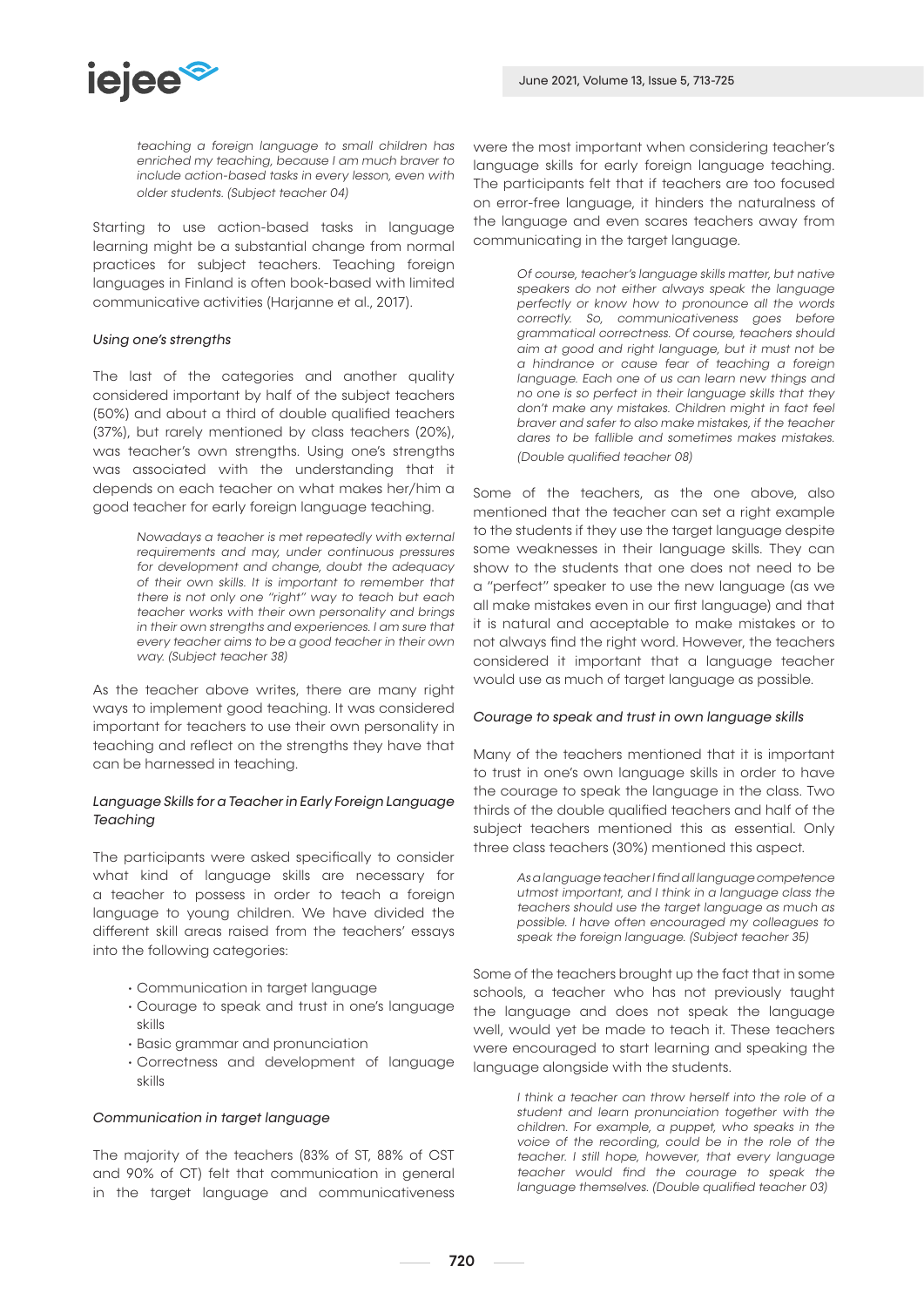For those teachers, who have not studied the foreign language, used their English (or other language skills) in years, or do not possess good language skills, having to start to teach it anyway might feel insurmountable. Thus, the teachers felt that support from the school community and participation in in-service training are highly needed.

## *Basic grammar and pronunciation*

Most of the teachers felt that basic language skills were important. They thought a language teacher should have good pronunciation of the language and/or knowledge of at least basic grammar (72% of ST, 69% of CST, 50% of CT). Young students do not yet read and thus their language input comes either through different audio or video material, but also relies largely on the teacher to be a model for them in pronunciation.

> *It would be good for a language teacher [in early language teaching] to know how to pronounce the language correctly at least in general. One can cope with a smaller vocabulary, but wrong models of pronunciation get easily stuck in the child's mind. (Double qualified teacher 17)*

However, some teachers commented that a teacher can supplement her/his lack of language skills with widely available recordings of native speaker speech

*.*

*Fortunately, it is extremely easy to offer children good models of pronunciation and error-free speech with native speaker recordings. (Subject teacher 11)*

Many of the teachers also discussed English as a lingua franca and its multiple variations. Although different Englishes and all languages should be appreciated, some teachers yet worried about what non-standard models of pronunciation would do to the children. There was also a concern that not all children are exposed to the foreign language outside of school and at home. Therefore, there would be a greater need for exposure and support in the school.

> *Nowadays there are so many speakers of different Englishes in the world that different kinds of "rally English" are allowed. I think this is all in all a slightly difficult question in relation to the early teaching of languages, because children should learn right pronunciation from the start. All children do not necessarily have models for English around them through the media or their homes. (Subject teacher 01)*

Traditionally, the teaching of foreign languages has started from grade 3 in Finland and usually the languages have been taught by subject teachers specialized in the particular language. There was a worry among some teachers that early foreign language teaching is not valued in the same way as foreign language teaching from grade 3 on, if it is

taught by a class teacher who does not have sufficient language competence.

> *Class teachers, sometimes regardless of their skills, might have to teach a foreign language in the early grades. I still wish that in the future, students would be given the "best possible" teaching. It is wrong to think that the language subject in grades 1 and 2 is less valuable than from grade 3 on. Because in early foreign language teaching the focus is largely on listening to and speaking the language, it should be "quite right". I mean by this that if the teacher lacks the articles or is missing simple grammar, the situation is challenging. Students learn by listening to the language the first couple of years. If it has a lot of errors, I can imagine that students will experience fossilisation. (Double qualified teacher 31)*

Fossilization refers to a process in which a learner is not able to attain target language accuracy in a foreign language but learns a deviant form of, for example, pronunciation or grammar. Incorrect language forms become a habit and cannot be easily corrected (e.g., Han, 2013). Some teachers were particularly worried about repetitive grave errors that students might be exposed to if teachers lack good pronunciation and basic grammar. They worried that it would be challenging for other teachers later to try help the learners rid themselves of the wrong forms and learn correct language forms.

#### *Correctness and development of language skills*

Although the teachers were mostly very lenient about the level of language skills needed for early foreign language teaching and considered communication in general more important, a third of the teachers (of each teacher type) yet mentioned that a language teacher should aim at as good and error-free language as possible.

> *It is good to aim at the correct pronunciation and grammar as exactly as possible, but communicativeness is yet more important. (Subject teacher 34)*

The participants mentioned that teachers should also upkeep and develop their language skills – in the same way as they should any other skills and competencies that are part of their work. A class teacher (below in the quote) discusses her perspective to English accents. Although she wants to work on improving her English pronunciation and lose her "Finnish accent," she does not think her foreign accent should deter her from teaching English.

> *In my own English teaching, I would still like to develop my pronunciation to be better and phonetically more correct, and get rid of my Finnish accent. Although I don't feel like the accent is a hindrance to teaching English. In fact, I believe that it is good for children to hear as many different kinds of speakers as possible. (Class teacher 06)*

721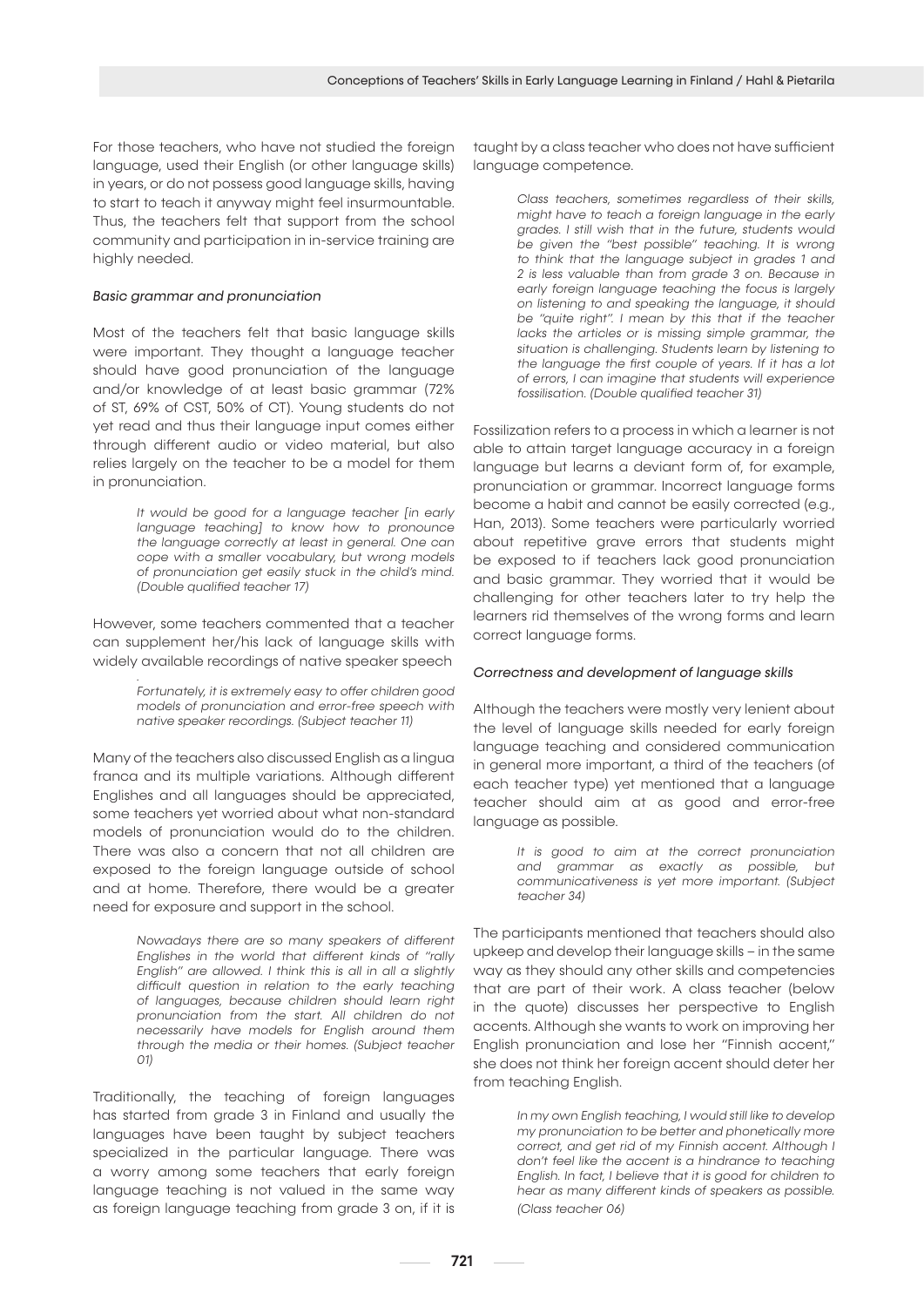

For many, strong language skills were not as important as other aspects of teachers' skills and competencies.

> *I think a teacher's strong language skills are not enough if teaching does not start from the young learners. If the teacher has a sufficiently good command of the language to feel her/himself confident in using it, then experience from early years teaching is more important. Every teacher needs to take care of maintaining and updating their language skills. I also hope there will be funding for such in-service education. (Class teacher 33)*

In general, teachers considered their own motivation and eagerness to teach a foreign language to young students and focusing on the students more important than strong language skills.

Another aspect important to teaching foreign languages, but seldom mentioned by the teachers in their essays, was the knowledge of cultural content associated with the foreign language.

## Discussion and conclusions

In this article, we examined teachers' conceptions of the necessary skills and competencies that a teacher should have in early foreign language teaching. The participants of this study were subject teachers (specialized in the foreign language), class teachers (generalists without studies in the foreign language or language education), or teachers with a dual qualification as class teacher and subject teacher. The participants emphasized several different skills and competencies that are important for an early foreign language teacher to have, but only some of the skills were such that all or almost all teachers brought up. We identified seven different categories of skills and competencies, but the different types of teachers were in agreement in only three of them. These were: Enthusiam and ability to inspire; Focus on children and the learning environment; and Skills for early years pedagogy. Thus, the most important aspects were teachers' personal qualities before skills for pedagogy.

The teachers in this study considered it the most essential that early foreign language teachers have enthusiasm and a will to teach a foreign language to young students, and that they are able to inspire and motivate students to language learning. These competencies have been found central in other studies as well (e.g., Edelenbos et al., 2006; Nguyen, 2016). Young children can be easily excited to get involved in different activities, and it is important that teachers capitalize on this quality (Johnstone, 2009; Nikolov, 2009). Focusing on the young learners and creating a safe learning environment were also considered important by the teachers. These findings are also similar to ones in earlier literature (e.g.,

Edelenbos et al., 2006; Tragant Mestres & Lundberg, 2011). When teachers are able to connect to their students' life worlds, they can create a more suitable and invigorating classroom climate for the students (Edelenbos et al., 2006). A safe learning environment can also provide better opportunities for students to become confident language users. Almost all the teachers in this study considered skills in early years pedagogy important, as teaching of young children new to school life is different from teaching older children and those who can already read and write. However, although teachers considered skills for early years pedagogy important, less than half of them also mentioned skills for foreign language education. Many studies emphasize the need for foreign language methodology (e.g., Zhetpisbayeva et al., 2016). It is essential that teachers know how to select various age-appropriate and action-based activities to guide and encourage students to use the new language repeatedly in meaningful and engaging ways (Enever, 2015; Mezzi, 2012; Nikolov & Mihaljević Djigunović, 2011).

All teachers participating in our in-service training were exemplars of active teachers who want to commit to life-long learning. Willingness to develop one's skills was mentioned as an important competency for language teachers, in particular by the majority of the subject teachers. Earlier studies show, however, that not all teachers are interested in investing time and effort into further training even when it is offered (Zhetpisbayeva et al., 2016). Another important competency mentioned by many of teachers was teachers' ability to throw oneself in the job. Nguyen (2016) has found in his study that teachers often capitalize on their creative and artistic skills when they use movement, singing or facial expressions to engage learners. We consider this competency to throw oneself in the job, act silly and have fun in early foreign language teaching related to these creative and artistic abilities.

In relation to the second research question, the teachers were not as unanimous about the necessary language skills for teachers in early foreign language teaching as they were about the other skills and competencies. In general, they felt that it was more important to be motivated about teaching a foreign language and being learner-centered than to possess a high level of language competence. Prior research recommends that teachers should have a sufficiently high command of the foreign language being taught (e.g., Enever, 2015; Graham et al., 2017). However, the majority of the respondents (about 90%) mentioned that communication in general in the target language is the most important about language skills in early foreign language teaching. The second most important aspect about language skills was possessing competence in basic grammar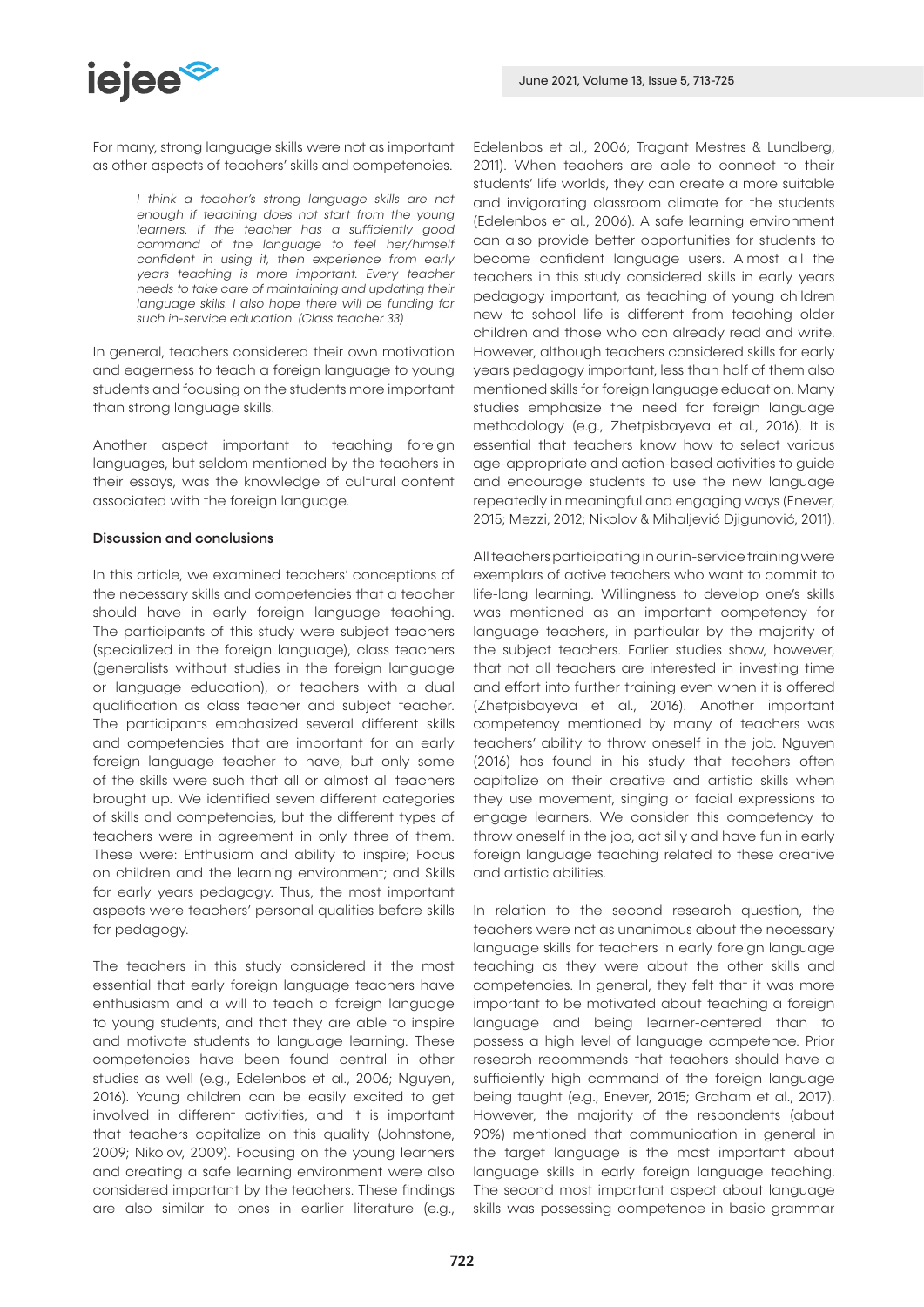and pronunciation. The participants were in general quite lenient about teachers' language skills and opposing views were also expressed. While some teachers felt that teachers should possess a high level of language skills, some yet mentioned that a teacher new to early foreign language learning could learn the language alongside with the students. The responses show that the participants knew what the reality is. Many class teachers in Finland may have to teach a foreign language in the first grades without prior experience in language education or strong foreign language competence. It is positive to see this kind of a supportive approach towards colleagues. Nevertheless, it raises a concern about educational equality in foreign language learning for all children, which is a core value in Finnish education (Niemi et al., 2016).

It may be contradictory that the teachers in this study want teachers to be able to communicate in the foreign language but only require basic grammar and pronunciation from them. In order for a teacher to use the target language for most of the lessons, it requires communicative competence in the language. It is also important for language teachers to use target language at the right level for students. With young learners it means simplified and uncomplicated language (Graham et al., 2017). If teachers only have knowledge about the basics of the foreign language, communicating fluently in the language may be impossible. Moreover, cultural aspects should be integrated to teaching a foreign language, but these might be left out if a teacher is not knowledgeable about them. Cultural aspects received little attention in our data as well. It is also necessary to keep in mind that prior research shows that students whose teachers have a high language proficiency in the foreign language will benefit from it and learn the new language better (Graham et al., 2017; Unsworth et al., 2015). Finland prides on ensuring equal opportunities and equal access to high-quality education to all students (Niemi et al., 2016). In order for it to be realized in early foreign language teaching, further education should be guaranteed for and required of all those teachers who are made to teach a foreign language without sufficient language and cultural skills or knowledge of appropriate language learning activities for young learners. Language skills are not something that a person can acquire from a single in-service teacher training course, though, but they take years of practice to learn.

The findings of this study suggest that the subject teachers were the most active in considering the necessary skills and competencies for an early foreign language teacher, while the class teachers had the least requirements. This is also understandable as subject teachers are the ones whose job it has been

to teach foreign languages, while class teachers are new at it. However, no clear differences between the different types of teachers could be determined based on our data. Furthermore, the purpose of this study was not to find generalizable results, but to gain an understanding of the skills and competencies that teachers in Finland should have for foreign language teaching in the early grades. The data used for the study consisted of essays completed during in-service teaching training. Had the data collection methods been different, for example, a questionnaire or an interview, slightly different results might have been obtained.

This study also showed that an in-service teacher training for teachers of different educational backgrounds is beneficial as they get a closer look into each other's skills and competencies and learn to appreciate them better. Collaboration between teachers is becoming more necessary to fulfill the objectives of the core curriculum (Finnish National Board of Education, 2016), so joint workshops and trainings can be a springboard to it as well. As early foreign language teaching in Finland is a new phenomenon, there is need to conduct in-class research to learn about the different activities and strategies that class teachers and subject teachers employ to create learner-centered and engaging environments. In addition, it is important to study what methods and techniques help learners to learn the best in order to give them a sound foundation for foreign language learning.

#### Footnotes

1. These extracts are quotes from the data and they have been translated from Finnish by the authors.

#### Acknowledgements

Open access funded by Helsinki University Library.

## References

- Braun, V., & Clarke, V. (2006). Using Thematic Analysis in Psychology. *Qualitative Research in Psychology, 3*(2), 77–101. https://doi. org/10.1191/1478088706qp063oade Wolf, S. Smit, N., & Lowie, W. (2017). Influences of early English language teaching on oral fluency. ELT Journal Volume, 71(3), 341–353. https://doi.org/10.1093/ elt/ccw115
- Dolean, D. D. (2015) How early can we efficiently start teaching a foreign language?, European Early Childhood Education Research Journal, 23:5, 706-719, https://doi.org/10.1080/135029 3X.2015.1104047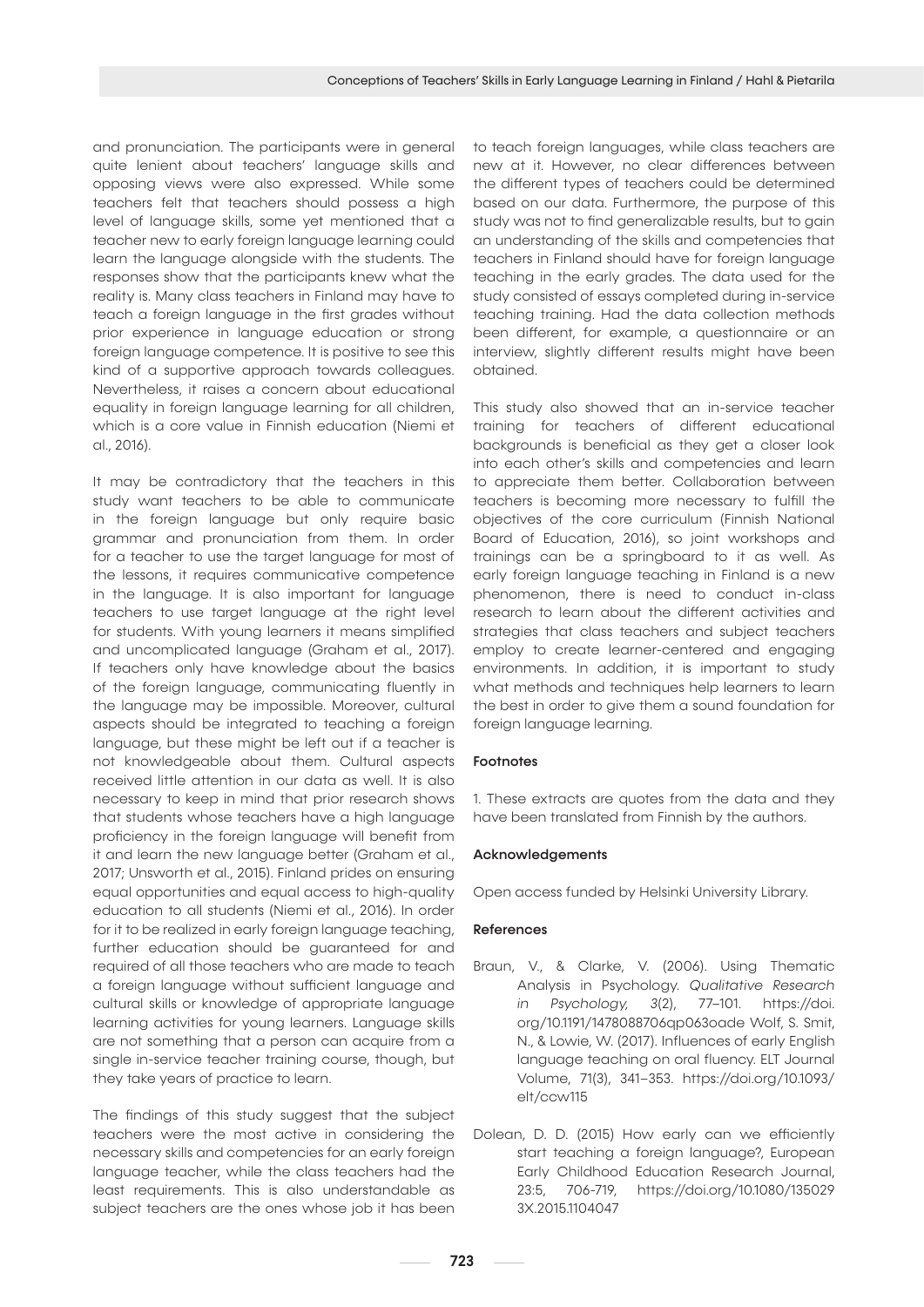

- Edelenbos, P., R. Johnstone, & A. Kubanek. (2006). *The Main Pedagogical Principles Underlying the Teaching of Languages to Very Young Learners. Languages for the Children of Europe: Published Research, Good Practice and Main Principles.*  European Commission. https://ec.europa. eu/assets/eac/languages/policy/languagepolicy/documents/young\_en.pdf
- Education Statistics Finland (2020a). Perusopetuksen 1–6 luokkien A-kielivalinnat. [Selection of A-languages in grades 1-6 in basic education.] Vipunen. Statistics Finland, the Ministry of Culture and Education and the Finnish National Agency for Education.
- Education Statistics Finland (2020b). Perusopetuksen 7–9 luokkien B2-kielivalinnat. [Selection of B2 languages in grades 7-9 in basic education.] Vipunen. Statistics Finland, the Ministry of Culture and Education and the Finnish National Agency for Education.
- Enever, J. (2015). The Advantages and Disadvantages of English as a Foreign Language with Young Learners. In J. Bland (Ed.), *Teaching English to Young Learners: Critical Issues in Language Teaching with 3–12 Year Olds* (pp. 13–29). Bloomsbury Academic. https://doi. org/10.5040/9781474257145
- Enever, J. (2016). What can we expect of an early start to foreign language learning in Europe today? *Gyermeknevelés, 4*(1), 2–10.
- Finnish Ministry for Education and Culture. (2018). Valtioneuvosto päätti peruskoulun tuntimäärän kasvattamisesta - kieltenopetus alkaa jatkossa jo ensimmäiseltä luokalta [The government decided about the increase of lesson hours in basic education – language learning will start in grade 1.]. Website of the Ministry for Education and Culture. https://minedu. fi/-/valtioneuvosto-paatti-peruskouluntuntimaaran-kasvattamisesta-kieltenopetusalkaa-jatkossa-jo-ensimmaiselta-luokalta
- Finnish National Board of Education. (2016). *Finnish National Core Curriculum for Basic Education 2014.* Publications 2016:5.
- Finnish National Board of Education. (2020). *Amendments and additions to the National Core Curriculum for Basic Education 2014 regarding the instruction of the A1 language in grades 1–2.* Regulations and guidelines 2019:1c.
- Graham, S., Courtney, L., Marinis, T., & Tonkyn, A. (2017). Early Language Learning: The Impact of Teaching and Teacher Factors. *Language Learning, 67*(4), 922–958. https://doi.org/10.1111/ lang.12251
- Hahl, K., Savijärvi, M. & Wallinheimo, K. (2020). Varhennetun kieltenopetuksen käytäntöjä: opettajien kokemuksia onnistumisista ja haasteista [Practices in early language teaching: Teacher's experiences of success and challenges]. In R. Hilden & K. Hahl (Eds.), *Kielididaktiikan katse tulevaisuuteen: Haasteita, mahdollisuuksia ja uusia avauksia kielten opetukseen* [Language didactics looking into the future: Challenges, opportunities and new perspectives to language teaching] (pp. 77– 103). Ainedidaktisen tutkimusseuran julkaisuja. University of Helsinki.
- Han, Z.H. (2013). Forty years later: Updating the Fossilization Hypothesis. *Language Teaching, 46*(2), 133–171. https://doi.org/10.1017/ S0261444812000511
- Harjanne, P., Díaz Larenas, C., & Tella, S. (2017). Foreignlanguage teaching and studying in Chilean and Finnish classrooms as seen by teachers. *Journal of Language and Cultural Education, 5*(3), 1–21. https://doi.org/10.1515/jolace-2017-0025
- Huhta, A. & Leontjev, D. (2019). Kieltenopetuksen varhentamisen kärkihankkeen loppuraportti [The final report for the key project in early foreign language teaching]. Centre for Applied Sciences. University of Jyväskylä, Finland. https:// www.jyu.fi/hytk/fi/laitokset/solki/tutkimus/ julkai-sut/pdf-julkaisut/kieltenopetuksenvarhentamisen-karkihankkeen-seu-rantapilottiloppuraportti.pdf
- Inha, K. (2018a). Finland invests in early language learning. Retrieved 20 April, 2021 from: https:// www.oph.fi/sites/default/files/documents/ finland\_invests\_in\_early\_language\_learning. pdf
- Inha, K. (2018b). Vuosi kärkihanketta takana [A year of key project behind]. Kieli, koulutus ja yhteiskunta, 9(4). https://www.kieliverkosto.fi/fi/journals/ kieli-koulutus-ja-yhteiskunta-kesakuu-2018/ vuosi-karkihanketta-takana
- Inha, K., & Kähärä, T. (2018). Introducing an earlier start in language teaching: Language learning to start as early as in kindergarten. Retrieved 20 April, 2021 from: https://www.oph.fi/sites/default/ files/documents/introducing\_an\_earlier\_start\_ in\_language\_teaching.pdf

724